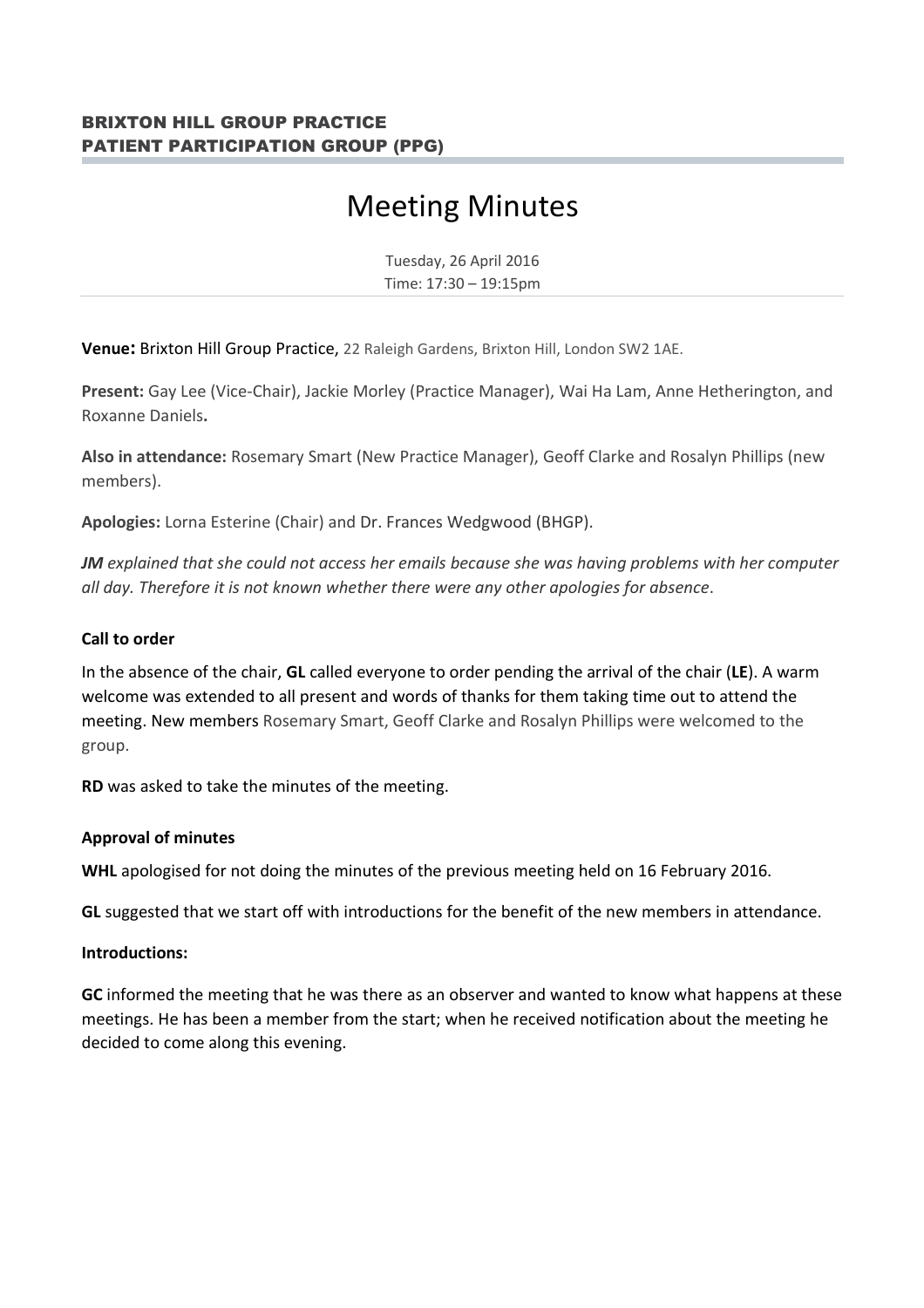**WHL** stated that she was the development officer of the Lambeth PPG Network where her role required that she visit and support other PPG groups within the borough. The group was informed that the Network started in 2011; they are currently a registered company by Limited Guarantee based in 336 Brixton Road with plans to obtaining charity status. They hold bi-monthly meetings; have received recognition from the commissioners and have plans to changing the patient's perspective in obtaining information and developing a systematic way of how we get feedback/information from patients.

**GL** stated that she is the vice-chair of the group by default. She is a member of the practice and a part time nurse. She is also a member of Lambeth Keep Our NHS Public She talked about the group event that we did when we had a group of members visited the practice during stress awareness week and spoke to patients on what they want from the group; talked about stress and hand out leaflets.

**AH** stated that she was a patient of the practice from 1989 and attends the meeting out of interest. She highlighted her interest in the result of the survey that was done on patients which was highlighted in the December minutes. *Outcome – Patients feel that their health is in their hands*. **AH** stated that this should be talked about.

**RD** stated that she has been a patient of the practice for approximately 25 years. She is also a Primary Carer for her sister who is disabled (Downs Syndrome) and who is going through dementia at present. She has been a member of the group from the start and assisted with the information day during stress awareness week.

**JM** informed the meeting that she will be leaving the practice on Friday 29 April 2016 after **29.5** years' service. She introduced **RS** as the new practice manager who will be taking over her position. **JM** stated that she found it very difficult to set up the group at the start, but it was **WHL** and **GL** who came along that helped the group to function.

**RS** introduced herself and stated that she has experience of secondary care in the community and social knowledge. She is aware of PPG's but is not sure how it works. She is looking forward to learning as she goes along.

**RP** stated that she learnt about the meeting through a letter she received from the practice. She made further enquiries at the practice and decided to come along. **RP** stated that she has ongoing health problems which is preventing her from working.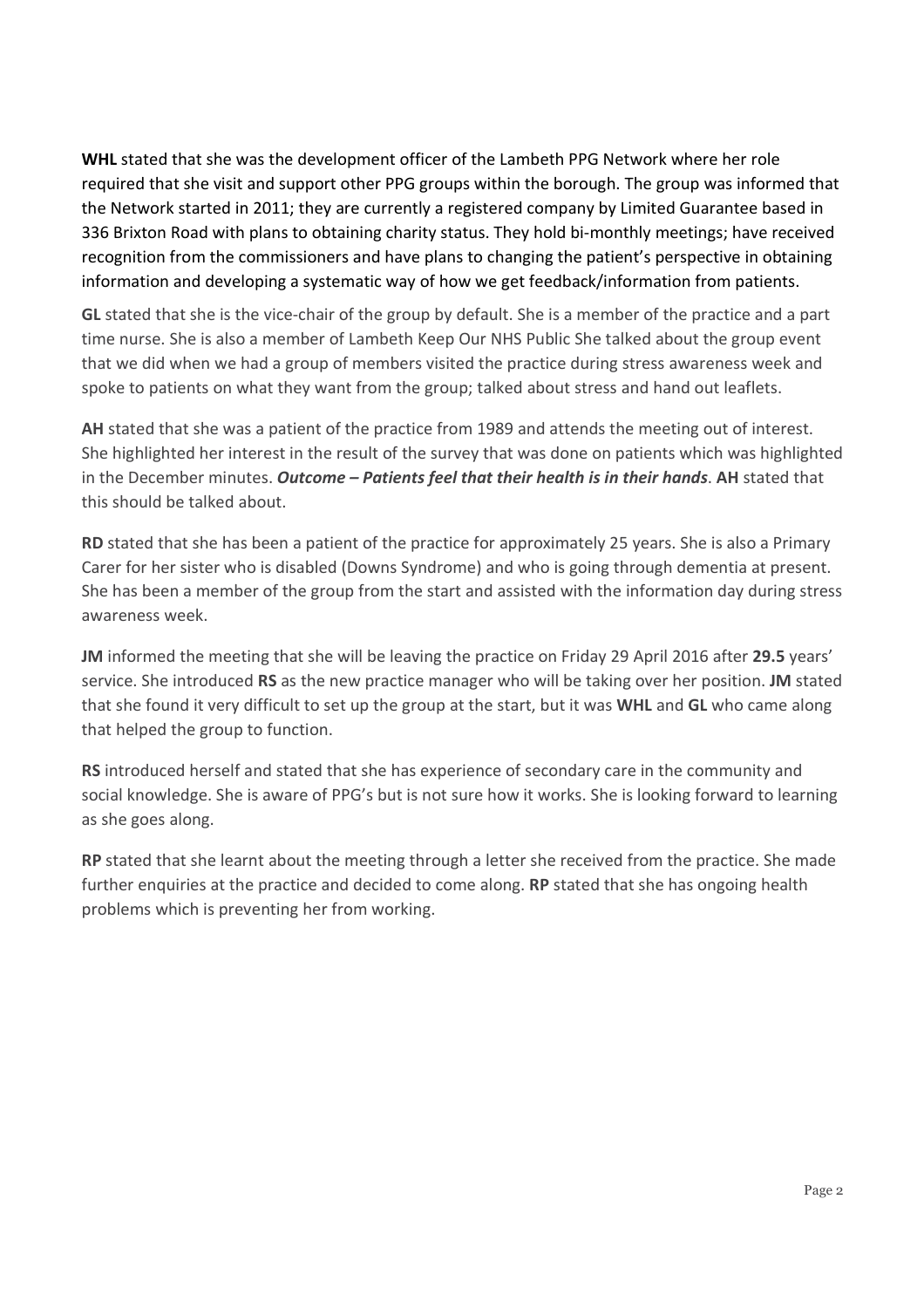# **Matters Arising**

# **Practice feedback:**

**JM** informed the meeting that there were still some problems in recruitment and gave a breakdown as follows:

- Dr. Blackwell post currently being covered by a Locum.
- Dr. Booth is covering for Dr. Northgate until the end of August.
- Dr. Jones  $-$  is leaving the practice  $-$  replacement required.
- Nurse leaving the practice recruitment required for a replacement nurse.

If a new doctor is not found the practice may have to continue with using a Locum Doctor which is very costly.

There was a discussion around the difficulty in trying to recruit community/practice nurses. Problems mentioned centered on the limited placements that are available that does not meet the demand for these nurses. Government cuts and new funding arrangements were to blame; it was stated that the Government used to fund the Trust's for placement of the nurses but now the placements are bought directly from the Universities and the Trusts have to approach the universities when recruiting for this position.

**JM** reported on available funding of £2000 this year for the PPG Incentive Scheme which comes with two elements. It was suggested that the PPG work alongside the practice in promoting an event and the funding could be shared with £1000 going to the PPG.

# **Education Information Tool (Smart TV):**

**GL** reported on an extract from the PPG Network Meeting where the clinical commissioners have agreed to fund educational TV's in doctor's surgeries. GL asked when we will be getting one at this practice and how it will work alongside the current one.

**JM** replied that it will replace the current one. It will be a Smart TV and installation is due on 11 May 2016. When installed, it will give the same information as the current one. It comes with a memory stick which could be used for loading information off computer or making videos which could be played back on the TV's.

A discussion followed on whether it would be an educational device for patients and on how and who will operate the scheme in obtaining the information from the computer/make the videos.

**WHL** informed the meeting that the education information tool was initiated by two members from the PPG in Streatham. They approached the Clinical Commissioning Group (CCG) who provided the funding from the Innovative Fund. All GP surgeries will be provided with one.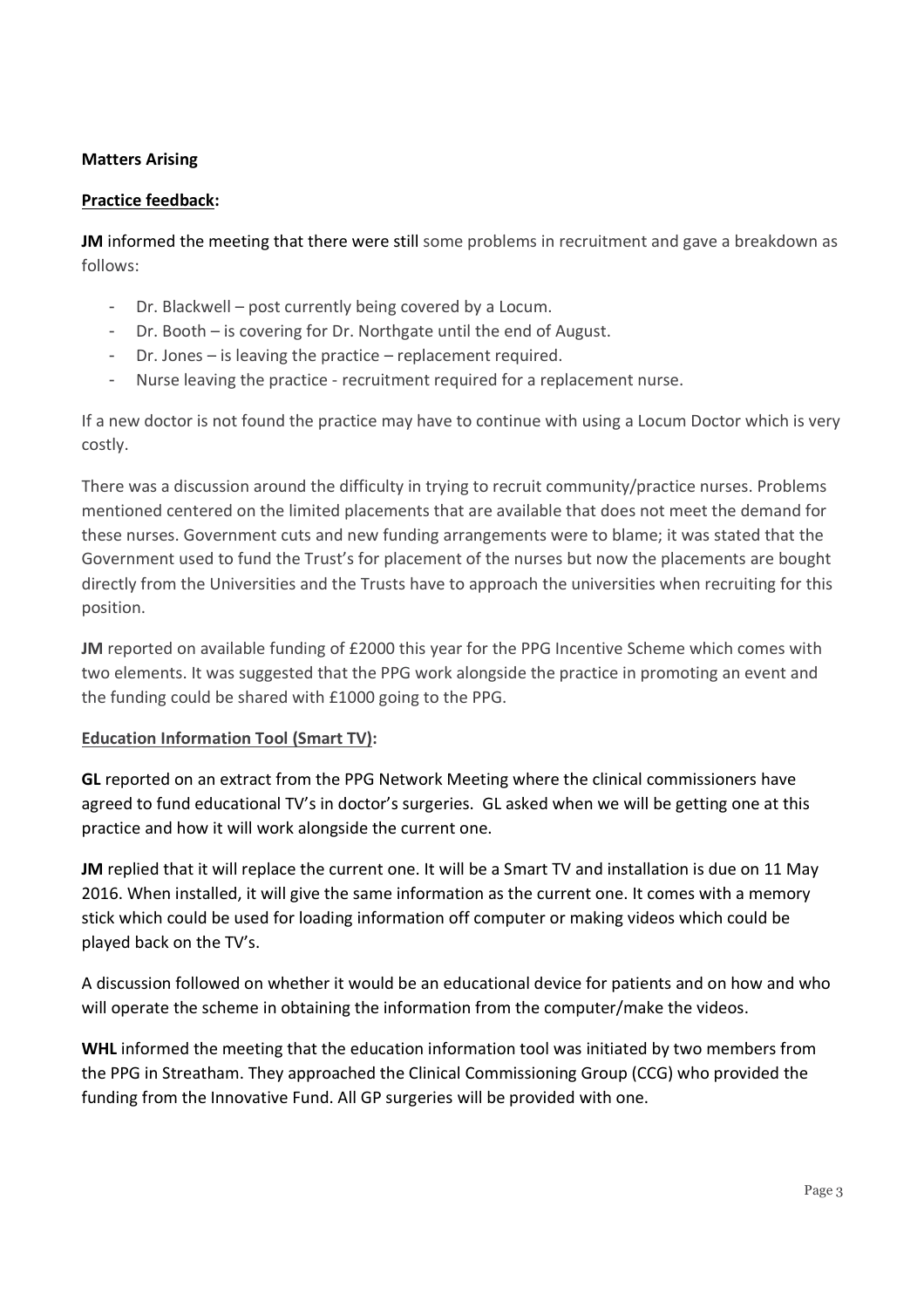# **Lambeth GP Access Hubs**:

**GL** asked for the service of the GP Hub to be explained.

**JM** reported that the hub is proper GP appointments and the hubs are opened at the weekends as well. The hubs are in Clapham, Streatham, Norwood and Vauxhall. The pilot scheme ended on 31 March 2016 but it has been extended pending the results of the evaluation of the service. Evaluation have been collected on a monthly basis but the overall evaluation has not yet been completed.

**RS** explained that if a patient from the practice rang in for an appointment and there isn't one available on the day, the practice then checks the availability at one of the hubs and if there is one available then the patient could be booked for that appointment. The patient will have to attend the appointment at the hub who will then have access to their medical record online.

# **Any Other Business**

**GL** suggested that we use the funding from the PPG Incentive Scheme to hire a hall to hold a Public Meeting.

**WHL** informed the meeting that the National Association Network used PPG Awareness Week last year to encourage PPG's to do something; hold talks; events; feature walls in their practices for the week to raise awareness about the group. As the PPG Awareness Week will be held during the week of 06 June 2016 – 11 June 2016, we could plan an event for that time.

# **Other suggestions are as follows**:

- Set up a small group to plan the event for the PPG Awareness Week.
- During PPG awareness week, to have a limited topic to be discussed on an evening where the PPG speak to users of the practice. Suggested topic is the use of the new GP Hub and the 7 day working. A request was made to have a GP present to also do a talk about the new service and explain if it is working.
- Discussions to include issues in the practice and the areas of concern; accessibility to health care and what does it means for the individual. People to tell us what they want from the PPG.
- Online registration group to collect feedback from patients on whether they use the online service or have had problems registering online.
- Have a computer placed in the practice for use by the patients which could then be used for the patients to access the online service.
- PPG members are to help the patients use I.T.

# **Planning Group for PPG Awareness Week**: (meeting on 11 May 2016 at 336 Brixton Road at 13:30pm)

- Wai Ha Lam
- Anne Hetherington
- Roxanne Daniels